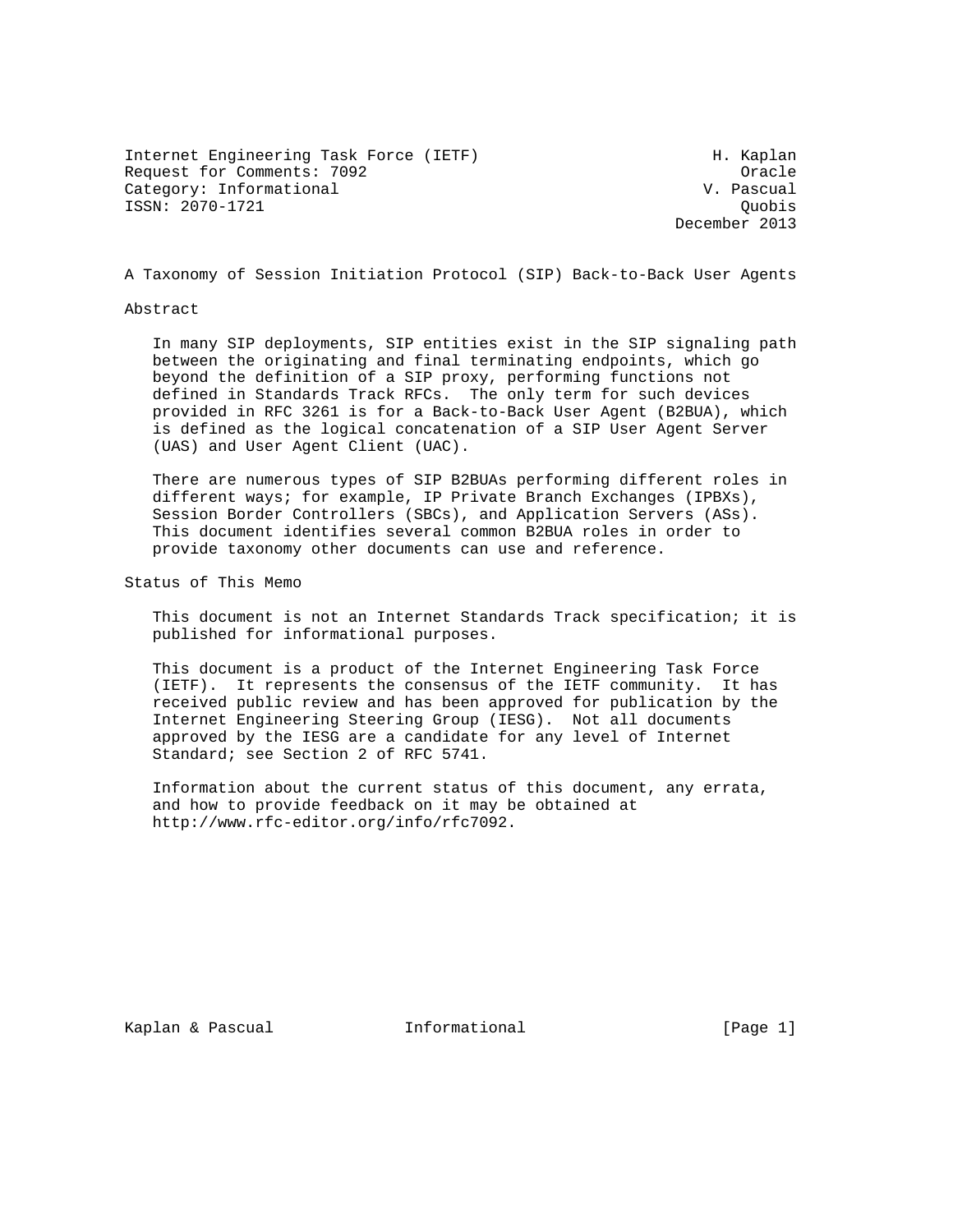## Copyright Notice

 Copyright (c) 2013 IETF Trust and the persons identified as the document authors. All rights reserved.

 This document is subject to BCP 78 and the IETF Trust's Legal Provisions Relating to IETF Documents (http://trustee.ietf.org/license-info) in effect on the date of publication of this document. Please review these documents carefully, as they describe your rights and restrictions with respect to this document. Code Components extracted from this document must include Simplified BSD License text as described in Section 4.e of the Trust Legal Provisions and are provided without warranty as described in the Simplified BSD License.

Table of Contents

| $2$ .                                         | 3              |
|-----------------------------------------------|----------------|
| 3.                                            | 3              |
| 3.1. Signaling Plane B2BUA Roles              | 4              |
|                                               | $\overline{4}$ |
| Signaling-only $\ldots$<br>3.1.2.             | $\overline{4}$ |
| 3.1.3. SDP-Modifying Signaling-only           | 5              |
| 3.2. Signaling/Media Plane B2BUA Roles        | 5              |
|                                               | 5              |
|                                               | 6              |
| 3.2.3. Media Termination                      | 6              |
| Mapping SIP Device Types to B2BUA Roles<br>4. | 6              |
| SIP PBXs and Softswitches<br>4.1.             | 6              |
|                                               |                |
| 4.3. Session Border Controllers               | 7              |
|                                               | 7              |
|                                               | 8              |
| 4.6. P-CSCF and IBCF Functions                | 8              |
|                                               | 8              |
|                                               | 8              |
| б.                                            | 9              |
|                                               |                |

Kaplan & Pascual **Informational** [Page 2]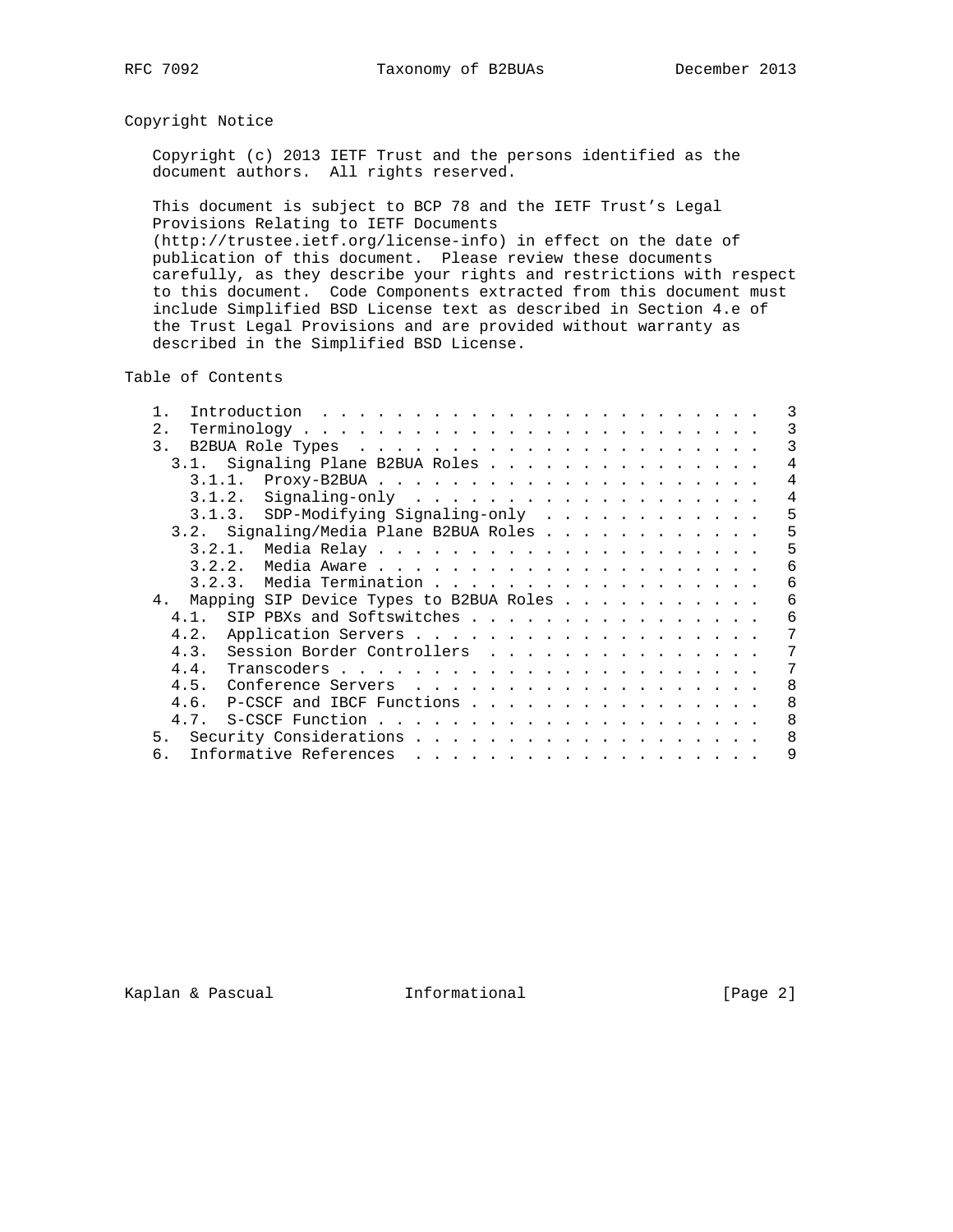## 1. Introduction

 In current SIP deployments, there are numerous forms of Back-to-Back User Agents (B2BUAs), operating at various levels of transparency and for various purposes, with widely varying behavior from a SIP perspective. Some act as pure SIP proxies and only change to the role of B2BUA in order to generate BYEs to terminate dead sessions. Some are full User Agent stacks with only high-level event and application logic binding the User Agent Server (UAS) and User Agent Client (UAC) sides. Some B2BUAs operate only in the SIP signaling plane, while others participate in the media plane as well.

 As more SIP domains are deployed and interconnected, the probability of a single SIP session crossing multiple B2BUAs at both the signaling and media planes increases significantly.

 This document provides a taxonomy of several common B2BUA roles so that other documents may refer to them using their given names without redefining them in each document.

#### 2. Terminology

The following terms are defined in [RFC3261], Section 6.

- B2BUA: a SIP Back-to-Back User Agent, which is the logical combination of a User Agent Server (UAS) and User Agent Client (UAC).
- UAS: a SIP User Agent Server.
- UAC: a SIP User Agent Client.
- 3. B2BUA Role Types

 Within the context of this document, the classification refers to a B2BUA role, not a particular system type. A given system type may change its role in the middle of a SIP session, for example, when a stateful proxy tears down a session by generating BYEs or when an SBC [RFC5853] performs transcoding or REFER termination.

 Furthermore, this document defines "B2BUA" following the definition provided in [RFC3261], which is the logical concatenation of a UAS and UAC. A typical centralized conference server, for example, is not a B2BUA because it is the target UAS of multiple UACs, whereby the UACs individually and independently initiate separate SIP sessions to the central conference server. Likewise, a third-party call control transcoder, as described in Section 3.1 of [RFC5369], is

Kaplan & Pascual **Informational** [Page 3]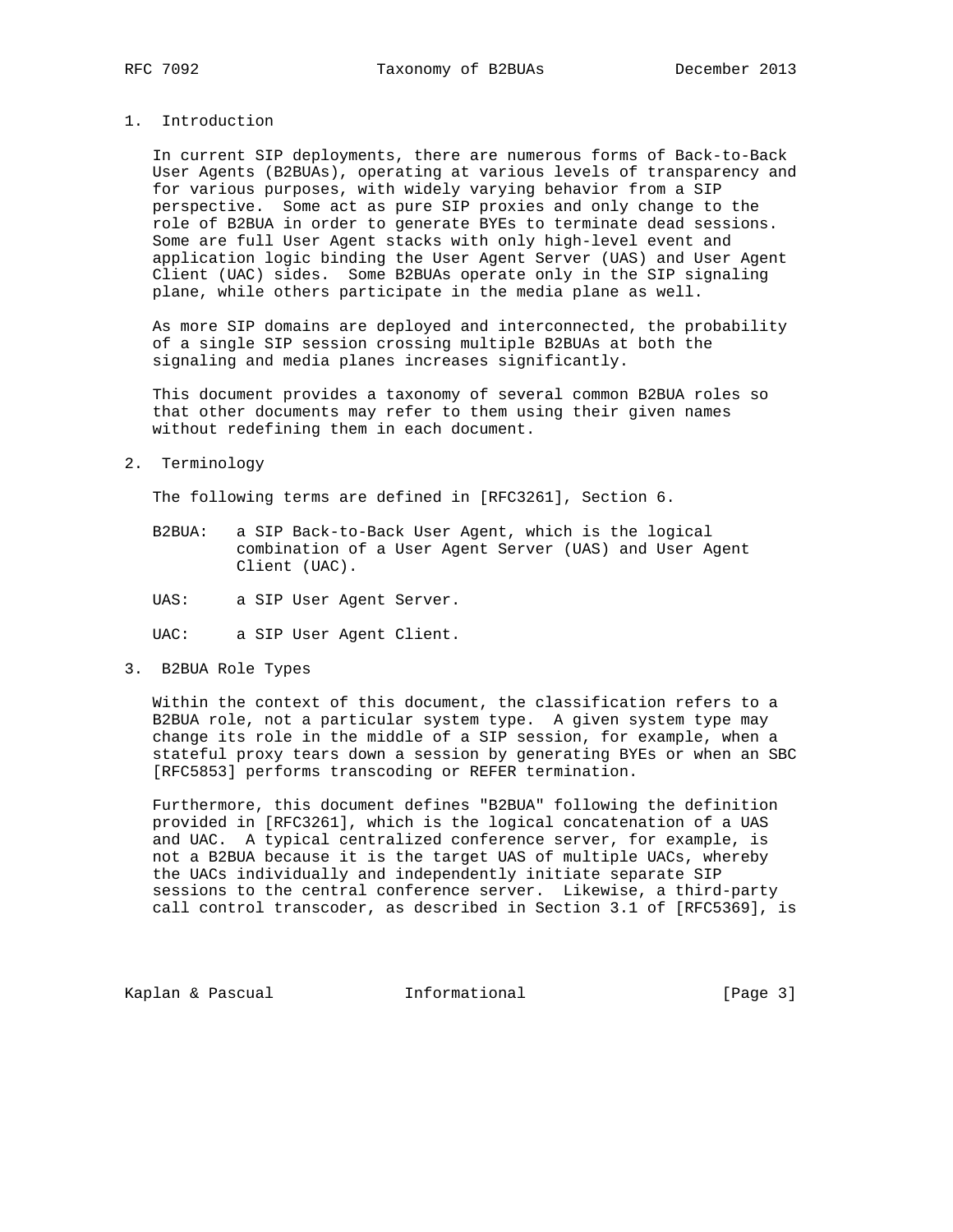not a B2BUA, whereas an inline (conference bridge) transcoder based on [RFC5370] is a B2BUA.

3.1. Signaling Plane B2BUA Roles

 A signaling plane B2BUA is one that operates only on the SIP message protocol layer and only with SIP messages and headers but not with the media itself in any way. This implies that it does not modify the Session Description Protocol (SDP) bodies, although it may save them and/or operate on other MIME body types. This category is further subdivided into specific roles as described in this section.

 It should be noted that there is a large variety of modifications made by "signaling plane B2BUAs".

### 3.1.1. Proxy-B2BUA

 A Proxy-B2BUA is one that appears, from a SIP perspective, to be a SIP proxy based on [RFC3261] and its extensions, except that it maintains a sufficient dialog state to generate in-dialog SIP messages on its own and does so in specific cases. The most common example of this is a SIP proxy that can generate BYE requests to tear down a dead session.

 A Proxy-B2BUA does not modify the received header fields such as To, From, or Contact, and it only modifies the Via and Record-Route header fields following the rules in [RFC3261] and its extensions. If a Proxy-B2BUA can generate in-dialog messages, then it will also need to modify the CSeq header after it has generated its own. A Proxy-B2BUA neither modifies nor inspects MIME bodies (including SDP), does not have any awareness of media, will forward any method type, etc.

### 3.1.2. Signaling-only

 A Signaling-only B2BUA is one that operates at the SIP layer but in ways beyond those of [RFC3261] proxies, even for normally forwarded requests. For example, such a B2BUA might replace the Contact URI, modify or remove all Via and Record-Route headers, modify the To and From header fields, modify or inspect specific MIME bodies, etc. No SIP header field is guaranteed to be copied from the received request on the UAS side to the generated request on the UAC side.

 An example of such a B2BUA would be some form of an Application Server and a PBX, such as a server that locally processes REFER requests and generates new INVITEs on behalf of the REFER's target. Another example would be a privacy service proxy [RFC3323] performing the 'header' privacy function.

Kaplan & Pascual **Informational** [Page 4]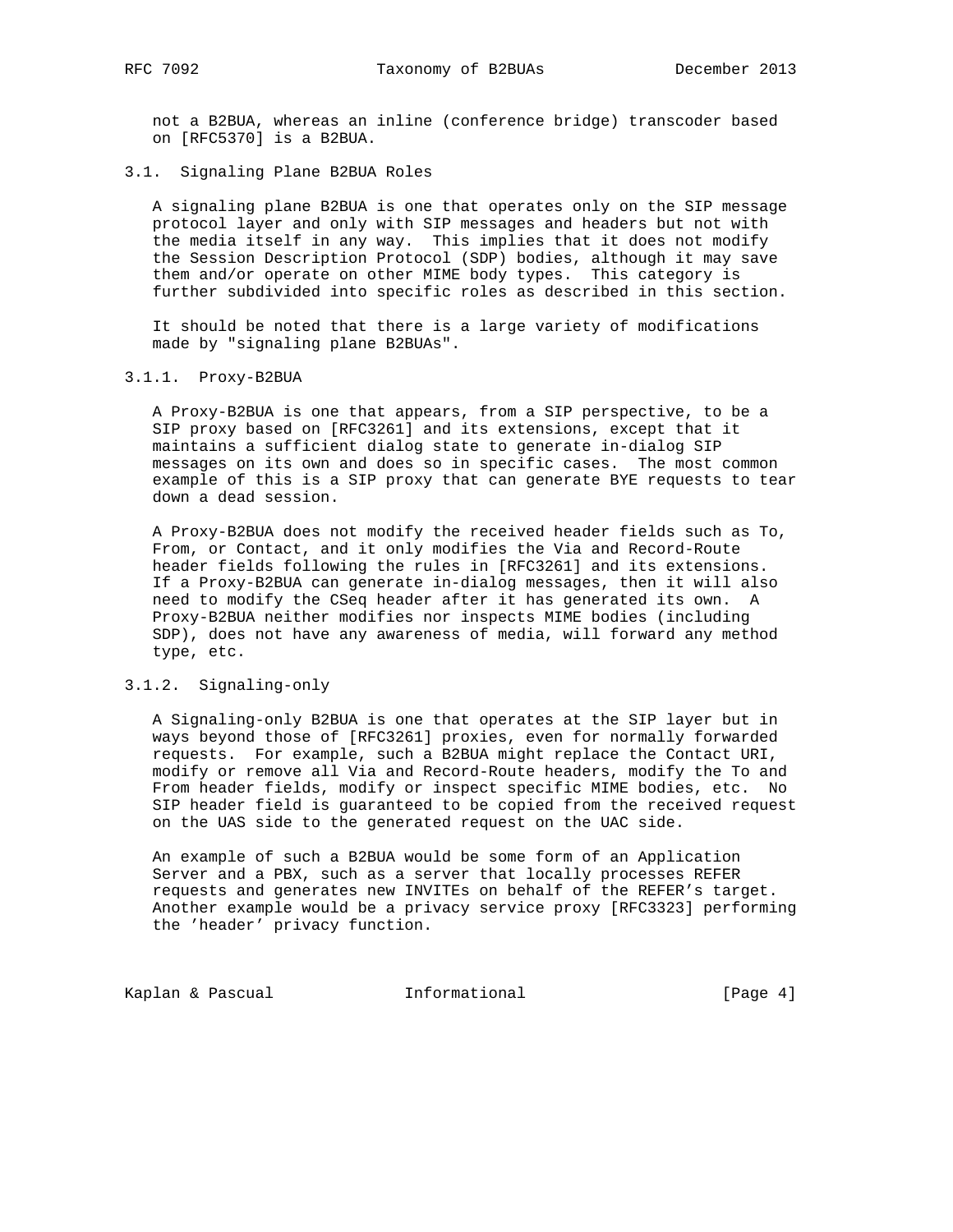## 3.1.3. SDP-Modifying Signaling-only

 An SDP-Modifying Signaling-only B2BUA is one that operates in the signaling plane only and is not in the media path, but it does modify SDP bodies and is thus aware of and understands SDP syntax and semantics. In some cases, some Application Servers and PBXs act in this role, for example, to remove certain codec choices or merge two media endpoints into one SDP offer.

 These B2BUAs don't do anything that changes the path that the media takes (in particular, they don't insert themselves on the media path), but they may make SDP changes that affect what is sent on the media plane.

### 3.2. Signaling/Media Plane B2BUA Roles

 A signaling/media plane B2BUA is one that operates at both the SIP and media planes and not only on SIP messages but also on SDP and potentially the Real-time Transport Protocol (RTP) / the Real-Time Control Protocol (RTCP) [RFC3550] or other media. Such a B2BUA may or may not replace the Contact URI, modify or remove all Via and Record-Route headers, modify the To and From header fields, etc. No SIP header field is guaranteed to be copied from the received request on the UAS side to the generated request on the UAC side, and SDP will also be modified.

 An example of such a B2BUA would be a Session Border Controller (SBC) performing the functions defined in [RFC5853], a B2BUA transcoder as defined in [RFC5370], a rich-ringtone Application Server, or a recording system. Another example would be a privacy service proxy [RFC3323] performing the 'session' privacy function.

 Note that a signaling/media plane B2BUA need not be instantiated in a single physical system, but it may be decomposed into separate signaling and media functions.

 The signaling/media plane B2BUA category is further subdivided into specific roles as described in this section.

## 3.2.1. Media Relay

 A B2BUA that performs a media-relay role is one that terminates the media plane at the IP and transport (UDP/TCP) layers on its UAS and UAC sides, but neither modifies nor restricts which forms of payload are carried within the packets. Rather, the payload is transparently copied from one side to the other. Such a role may or may not support only UDP, only TCP, both UDP and TCP, as well as other transport types. It may also involve policing the IP packets to fit

Kaplan & Pascual **Informational** [Page 5]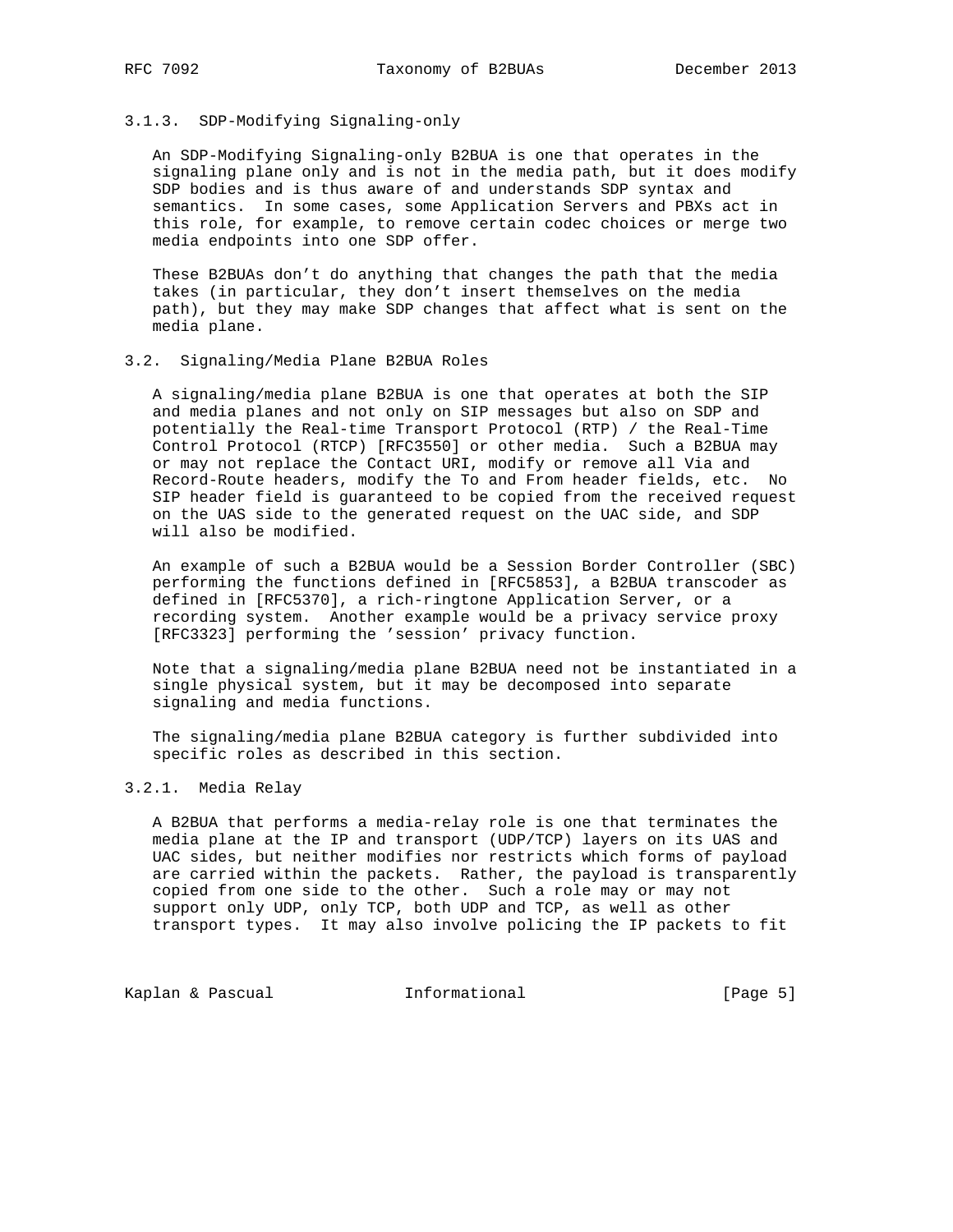within a bandwidth limit or converting from IPv4 to IPv6, or vice versa. This is typically similar to NAT behavior, except a NAT operating in both directions on both the source and destination information; it is often found as the default behavior in SBCs.

# 3.2.2. Media Aware

 A B2BUA that performs a media-aware role is similar to a media relay except that it inspects and potentially modifies the payload carried in UDP or TCP (as it could be RTP or RTCP [RFC3550]), but it does not at a codec or higher layer. An example of such a role is a Secure Real-time Transport Protocol (SRTP) [RFC3711] terminator, which does not need to care about the RTP payload but does care about the RTP header; or, a device that monitors RTCP for QoS information; or, a device that multiplexes/demultiplexes RTP and RTCP packets on the same 5-tuple.

3.2.3. Media Termination

 A B2BUA that performs a media-termination role is one that operates at the media payload layer, such as RTP/RTCP codec or the Message Session Relay Protocol (MSRP) message layer and higher. Such a role may only terminate/generate specific RTP media, such as dual-tone multi-frequency (DTMF) packets [RFC4733], or it may convert between media codecs or act as a Back-to-Back MSRP [RFC4975] agent. This is the role performed by transcoders, conference servers based on [RFC5366], etc.

4. Mapping SIP Device Types to B2BUA Roles

 Although the B2BUA roles defined previously do not define system types, as discussed in Section 3, some discussion of what common system types perform which defined roles may be appropriate. This section provides such a 'mapping' for general cases to aid in understanding of the roles.

# 4.1. SIP PBXs and Softswitches

 SIP-enabled Private Branch Exchanges (SIP PBXs) and softswitches are market category terms and are not specified in any standard. In general, they can perform every role described in this document at any given time based on their architecture or local policy. Some are based on architectures that make them the equivalent of a SIP UAS and UAC connected with a logical Primary Rate Interface (PRI) loopback; others are built as a SIP proxy core with optional modules to "do more".

Kaplan & Pascual **Informational** [Page 6]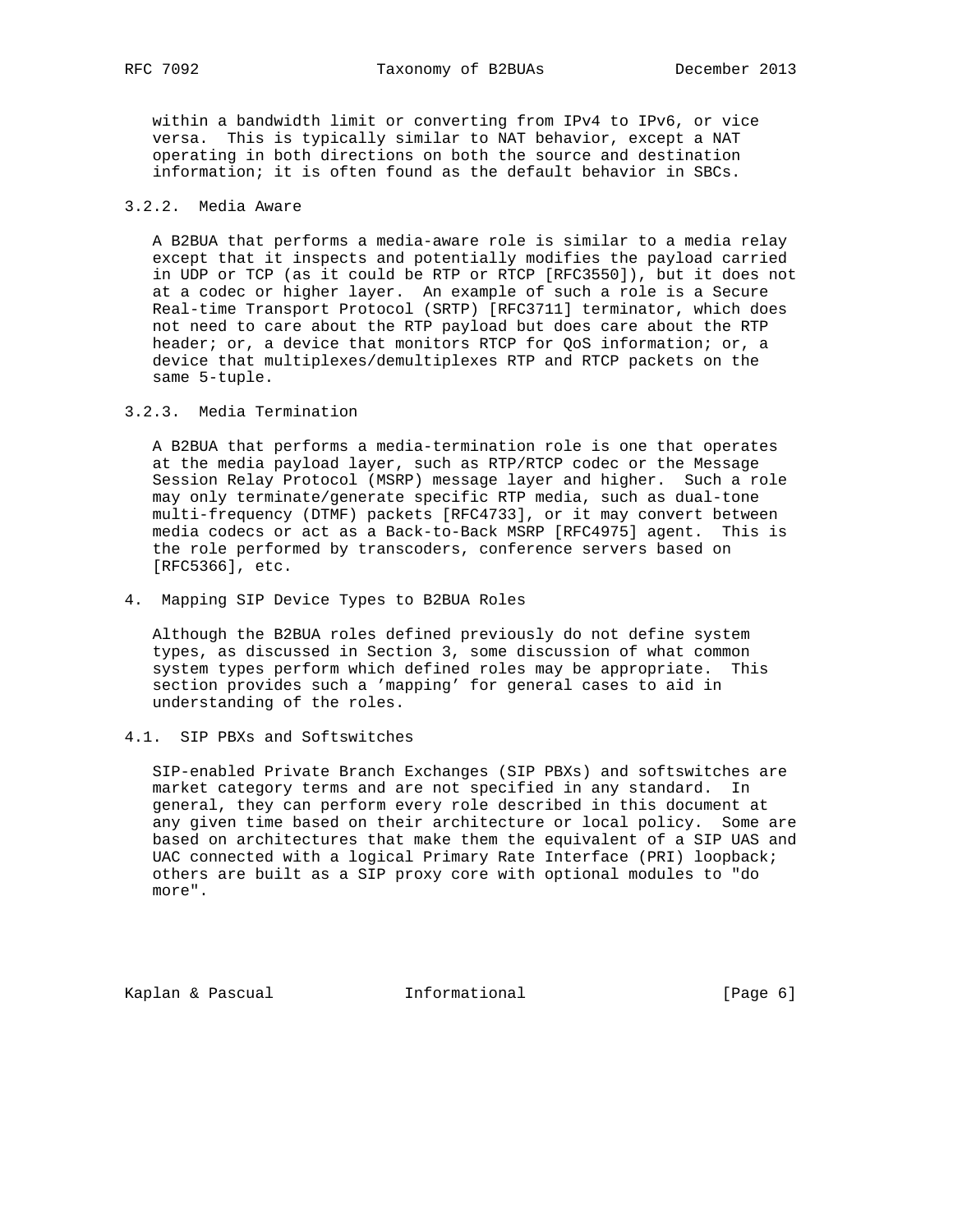#### 4.2. Application Servers

 Application Servers are a broad marketing term and are not specified in any standard in general, although the Third Generation Partnership Project (3GPP) and other organizations specify some specific Application Server functions and behaviors. Common examples of Application Server functions are message-waiting indicators (MWIs), Find Me/Follow Me services, privacy services, call center Automatic Call Distributor (ACD) services, call screening, and Voice Call Continuity (VCC) services. Some only operate in the signaling plane in either Proxy-B2BUA or Signaling-only B2BUA roles; others operate as full Media-termination B2BUAs, such as when providing Interactive Voice Recognition (IVR), rich ringtones, or integrated voicemail services.

### 4.3. Session Border Controllers

 Session Border Controllers (SBCs) are a market category term and are not specified in any standard. Some of the common functions performed by SBCs are described in [RFC5853], but in general, they can perform every role described in this document at any given time based on local policy. By default, most SBCs are either Media-relay or Media-aware B2BUAs and replace the Contact URI; remove the Via and Record-Route headers; modify Call-ID, To, From, and various other headers; and modify SDP. Some SBCs remove all headers, all bodies, and reject all method types unless explicitly allowed by local policy; other SBCs pass all such elements through unless explicitly forbidden by local policy.

## 4.4. Transcoders

 Transcoders perform the function of transcoding one audio or video media codec type to another, such as G.711 to G.729. As such, they perform the Media-termination role, although they may only terminate media in specific cases of codec mismatch between the two ends. Although [RFC5369] and [RFC5370] define two types of SIP transcoders, in practice, a popular variant of the inline conference bridge model [RFC5370] is to behave as a SIP B2BUA without using the resource-list mechanism but rather simply routing a normal INVITE request through a B2BUA with a built-in transcoder. SIP transcoder architectures are based on everything from SIP media servers and SBCs to looped-back Time Division Multiplexing (TDM) gateways, and thus run the gamut from replacing only specific headers/bodies and SDP content needed to perform their function to replacing almost all SIP headers and SDP content. Some transcoders save and remove SDP offers in INVITEs from the UAC, and wait for an offer in the response from the UAS, similar

Kaplan & Pascual **Informational Informational** [Page 7]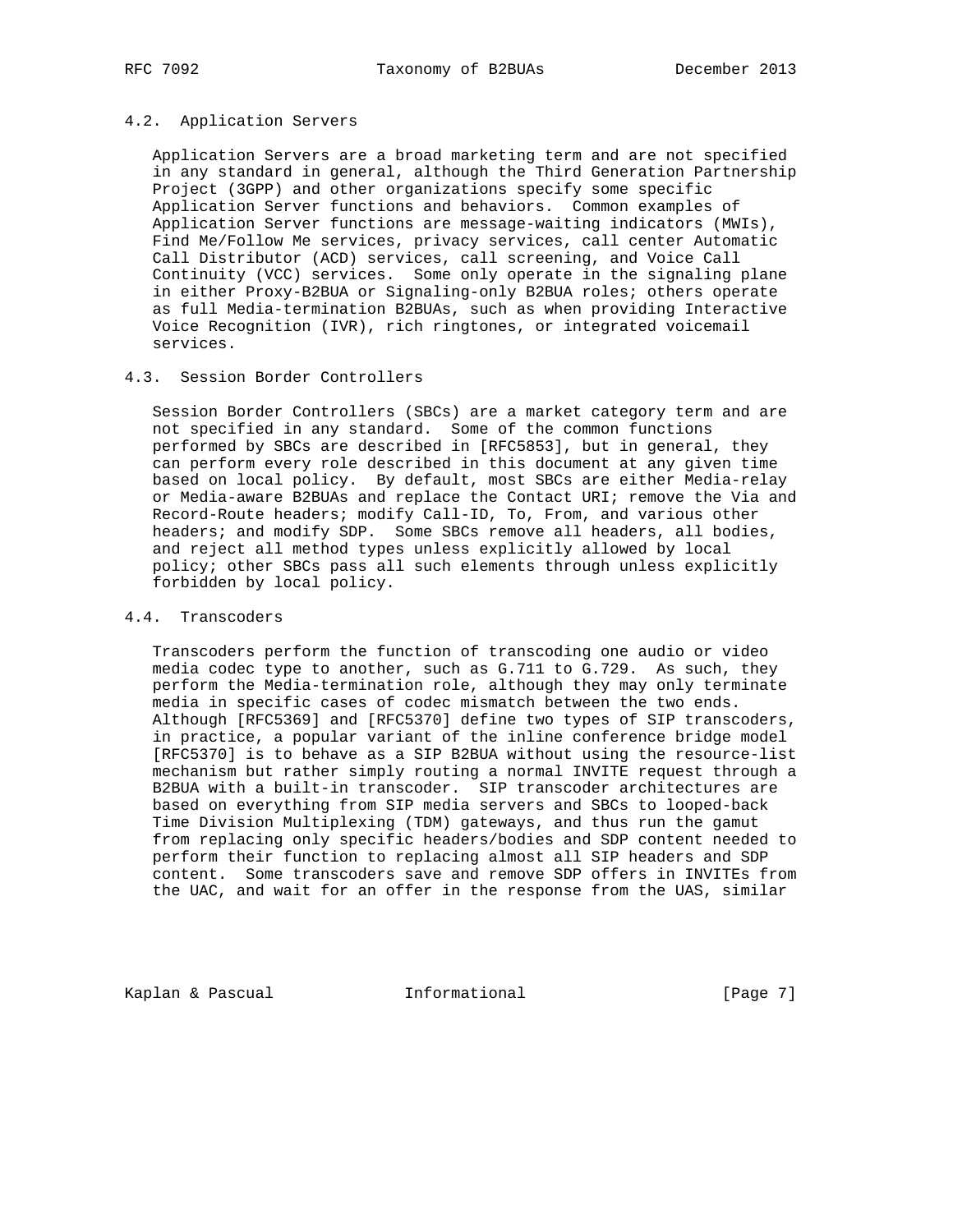to a Third Party Call Control (3PCC) model; others just insert additional codecs in SDP offers and only transcode if the inserted codec(s) is selected in the answer.

4.5. Conference Servers

 In general, conference servers do not fall under the term "B2BUA" as defined by this document, since typically they involve multiple SIP UACs initiating independent SIP sessions to the single conference UAS. However, a conference server supporting [RFC5366], whereby the received INVITE triggers the conference focus UAS to initiate multiple INVITEs as a UAC, would be in a Media-termination B2BUA role when performing that function.

4.6. P-CSCF and IBCF Functions

 The Proxy-Call Session Control Function (P-CSCF) and the Interconnection Border Control Function (IBCF) are defined by 3GPP [IMS] standards, and when coupled with the IP Multimedia Subsystems (IMS) media plane gateways (IMS Access Gateway (AGW), Transition Gateway (TrGW), etc.), they typically form a logical Media-relay or Media-aware B2BUA role.

4.7. S-CSCF Function

 The Serving-Call Session Control Function (S-CSCF) is defined by 3GPP [IMS] standards and typically follows a Proxy-B2BUA role.

5. Security Considerations

 Security risks are specific to each type of B2BUA, so little can be said in general. Of course, adding extra systems in the communication path creates extra points of attack, reduces or eliminates the ability to perform end-to-end encryption, decreases the privacy of SIP communications, and complicates trust models. Thus, every B2BUA design requires particular attention to security analysis.

A few general points can be made:

- 1. The B2BUA processing of SDP and media packets is an impediment to the deployment of end-to-end SRTP and reduces the ability to deploy new, stronger forms of SRTP key exchange.
- 2. The ability for B2BUAs to modify any SIP header field value and body impacts the ability to deploy SIP identity and message integrity.

Kaplan & Pascual **Informational** [Page 8]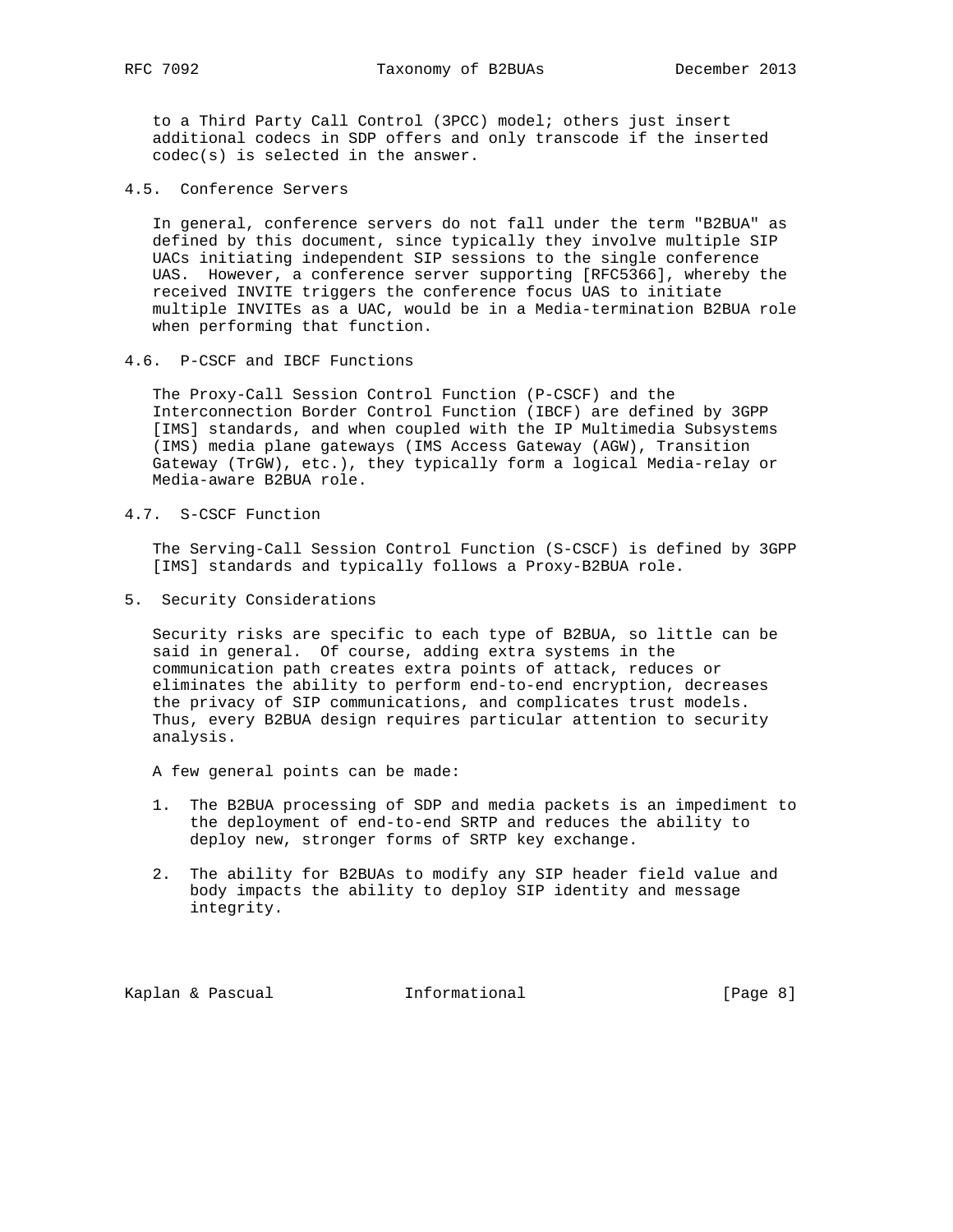3. The management and configuration mechanisms of B2BUAs are a tempting point of attack and must be strongly defended.

 Further security considerations related to the functionality described in this document are addressed in the relevant references.

- 6. Informative References
	- [RFC3261] Rosenberg, J., Schulzrinne, H., Camarillo, G., Johnston, A., Peterson, J., Sparks, R., Handley, M., and E. Schooler, "SIP: Session Initiation Protocol", RFC 3261, June 2002.
	- [RFC3323] Peterson, J., "A Privacy Mechanism for the Session Initiation Protocol (SIP)", RFC 3323, November 2002.
	- [RFC3550] Schulzrinne, H., Casner, S., Frederick, R., and V. Jacobson, "RTP: A Transport Protocol for Real-Time Applications", STD 64, RFC 3550, July 2003.
	- [RFC3711] Baugher, M., McGrew, D., Naslund, M., Carrara, E., and K. Norrman, "The Secure Real-time Transport Protocol (SRTP)", RFC 3711, March 2004.
	- [RFC4733] Schulzrinne, H. and T. Taylor, "RTP Payload for DTMF Digits, Telephony Tones, and Telephony Signals", RFC 4733, December 2006.
	- [RFC4975] Campbell, B., Mahy, R., and C. Jennings, "The Message Session Relay Protocol (MSRP)", RFC 4975, September 2007.
	- [RFC5366] Camarillo, G. and A. Johnston, "Conference Establishment Using Request-Contained Lists in the Session Initiation Protocol (SIP)", RFC 5366, October 2008.
	- [RFC5369] Camarillo, G., "Framework for Transcoding with the Session Initiation Protocol (SIP)", RFC 5369, October 2008.
	- [RFC5370] Camarillo, G., "The Session Initiation Protocol (SIP) Conference Bridge Transcoding Model", RFC 5370, October 2008.
	- [RFC5853] Hautakorpi, J., Camarillo, G., Penfield, R., Hawrylyshen, A., and M. Bhatia, "Requirements from Session Initiation Protocol (SIP) Session Border Control (SBC) Deployments", RFC 5853, April 2010.

Kaplan & Pascual **Informational** [Page 9]